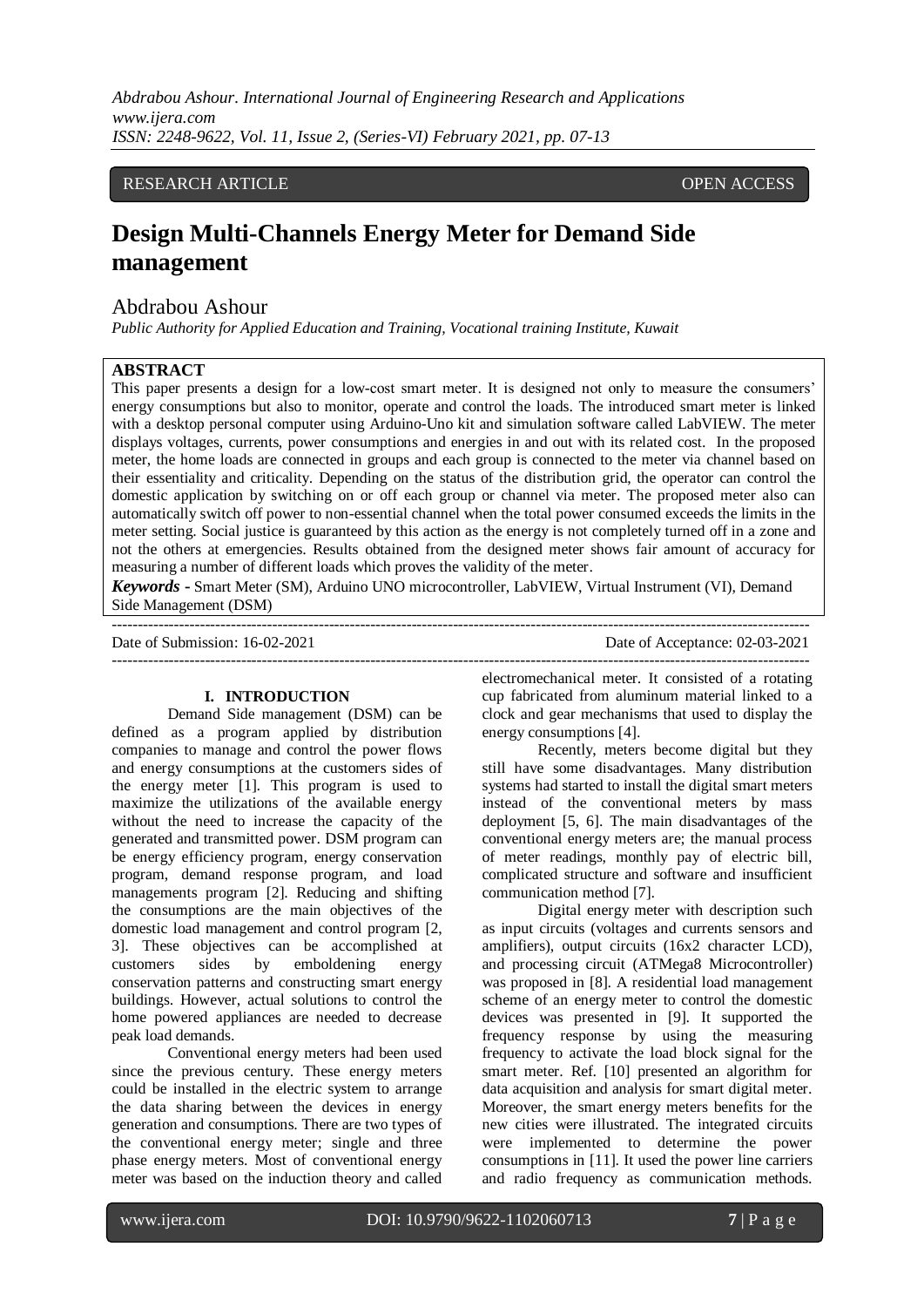Ref. [12], proposed an energy meter for measuring the power and managing the power quality. This meter is associated with Wi-Fi communication kit, software and hardware systems. Ref. [13], presented an energy meter for tracking the customers consumptions by an optocoupler sensors. It detected the produced LED optical pulse by using microcontroller to calculate the energy. Ref. [14], used the electrical power cables to transfer the data of the automatic meter reading devices. Ref. [15], implemented a smart meter which can be easily installed to measure the electrical power. The smart phone was used to transmit the energy data. Smart energy meters had been proposed for different applications such as measure energy consumption, discover energy theft, remote control the supply of power, variable pricing over time, detect electric faults and monitor the quality of power supply [16, 17]. Smart energy meters are presented in electric grids over the world to provide the electric companies and consumers with the complete real time data about the consumed power and pricing information. Based on this information, the customers are expected to decrease the energy consumption. These smart meters enjoy with; low operation cost, simple in metering, on line bill payments and automatic control the loads. However, the main disadvantage is that, it cannot measure the energy and power of the individual devices. Ref. [18] introduced a smart meter based on the IoT using the Arduino Uno Kit and current sensors to measure the individual devices power and transmit it by the internet. But the system is complex to implement. From the previous literature survey, it is required to present an energy meter which can control and measure the individual devices consumptions. Also, this meter can be installed easily in the existing system.

This paper proposes a new design for smart meter that monitor the voltages, currents, and consumed energy by domestic appliances with a simpler sensing circuit. The designed watt meter consists of four main parts; input circuit, signal conditioning circuit, processing and control circuit and output or display. Input circuits consist of voltages and currents sensors to get the voltage and current waveforms. Signal conditioning circuit to handle voltage and current waveforms to the processing unit in such a form that can get it. Processing and control circuit consists of an Arduino micro-controller chip to perform mathematical calculation to get power and energy consumption. The Processing circuit using Arduino microcontroller that has been connected with Universal Serial Bus (USB) power supply. USB power supply of the microcontroller was used as the power supply of the meter circuit. The Arduino microcontroller

that has great advantages which are: cheap, reliable, open source, easy programming and easy to connect with PC. Measurements of voltages, currents, power, and energy consumptions are simulated using LabVIEW program.

## **II. METERING THEORY AND FUTURES**

The proposed meter uses the voltage dividers rule for the voltage's sensors. However, the current's sensors apply Ohm's law to transform the currents values to voltages values. The measured voltage and current signals for system are tuned to be compatible with the Arduino. The analog signal is converted to digital by the Arduino kit. After that, the digital signal is transmitted to the computer for processing and calculating the required information. The required information can be graph of voltages, currents and energy consumptions. In addition, the values of the Root Mean Square (RMS) and the average can be illustrated by the program.

Voltage divider is a circuit that splits the input voltage into two specific voltages. It can be constructed by combining two or more impedances in series. In this paper, the voltage divider is constructed by connected two resistors.



**Fig. 1** Circuit of voltage divider

$$
V_{out} = \frac{R_2}{R_1 + R_2} V_{in}
$$
 (1)

Electric power is defined as the rate of expending energy and the unit for measuring power is watt (joule per second (J/s)). Power is converted into other forms of energy when the electric charges move through the difference in potentials between two points which occurs in electrical components in electric circuits.

$$
P = I * V \tag{2}
$$

where *V* and *I* are the electric voltage and current. Energy is defined as the ability to do work and the amount of energy consumed (or supplied) depends on the power and the time for which it is used.

$$
E = P * t \tag{3}
$$

where  $E$  is energy in watt hrs,  $P$  is power in watts and *t* is time taken in hour.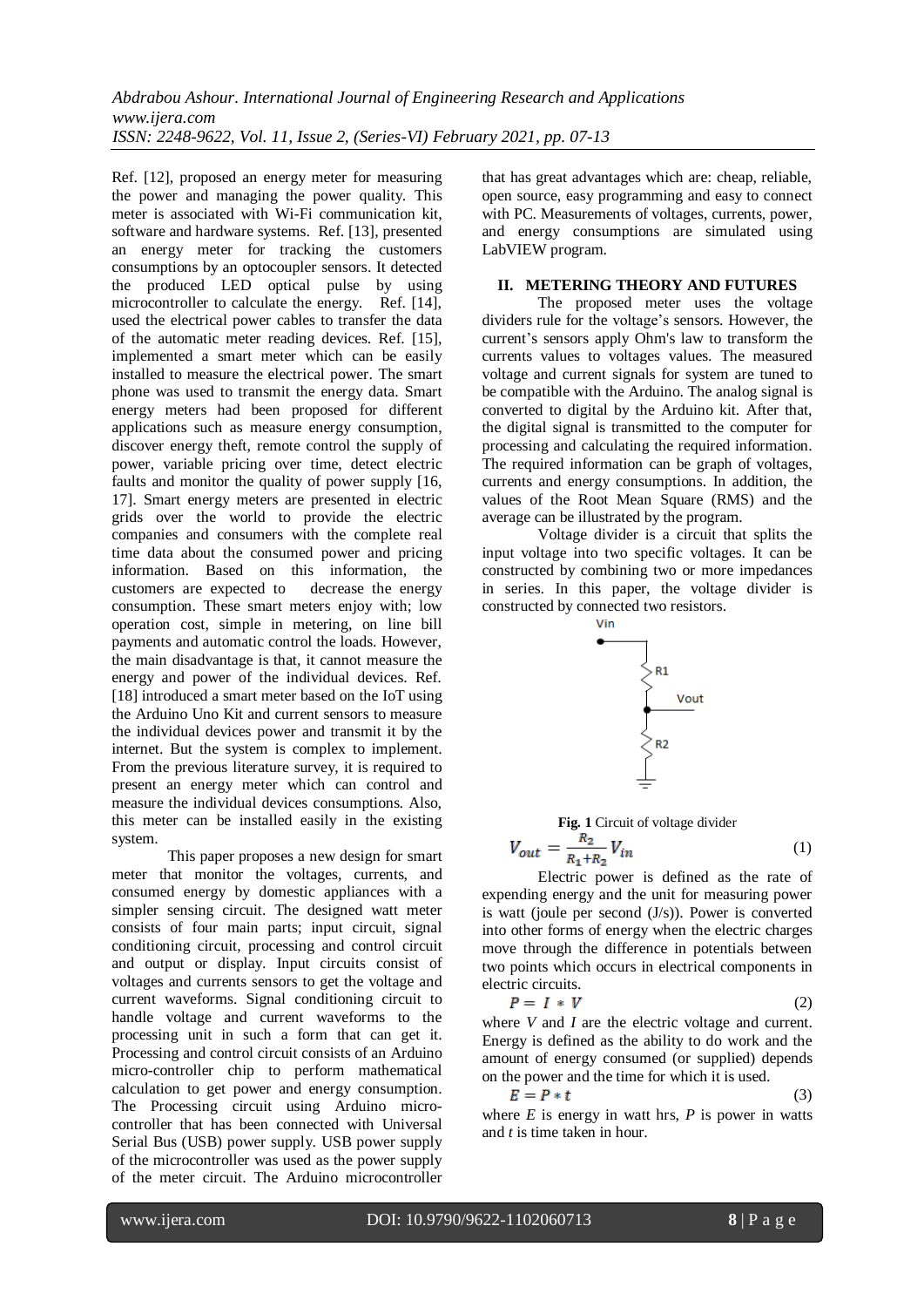#### **III. VOLTAGE MEASUREMENT**

The main objective of the electronic conditioning voltage signal as illustrated in Fig. 3 is to adjust the output voltage of the Potential Transformer (PT) that to be suitable to the Arduino inputs. Where it is required positive voltage from 0 to 5V. The PT output voltage signal is very closed to sinusoidal waveform. This PT output voltage is proportional with the AC input voltages. The electronic conditioning voltage signal circuit converts the output voltage of the PT to a sinusoidal voltage waveform with positive peak value lower than 5V and negative peak value greater than 0V. So, it adds an offset value to remove the negative value from the voltage waveform and tuned down the positive values.

The voltage divider circuit is used to scale down voltage waveform. It is linked with the terminals of the adapters. While the offset value is added by implementing a power supply formed by another voltage divider circuit linked to the power supply of the Arduino. The Arduino needs only positive voltage values, so by connecting the terminals of the PT to ground (0V) and 2.5 V level, the voltage signal will be oscillated around 2.5 V and still positive.



Fig. 3 Conditioning voltage signal to fit Arduino input

#### **IV. CURRENT MEASUREMENT**

To connect the current transformer sensors to the Arduino Kit, the output current signals from the current transformer sensors need to be adjusted. So, current signals meet the Arduino Kit analog inputs requirements, where it needs voltage values in range between 0V and 5V. This can be satisfied by the circuit illustrated in Fig. 4 that contains two main parts; current transformer sensor and resistors (burden and voltage divider resistors  $(R_5 \text{ and } R_6)$ ).



**Fig. 4** Conditioning current signal to fit Arduino input

The current signals need to be transformed to a voltage signals with burden resistor. By connecting one terminal of the current transformer to ground (0V) and obtain the voltage value from the second terminal attributable to the ground, the voltage value will be oscillated between negative and positive voltage values. The Arduino Kits require only positive voltages and so by connecting the terminals of the current transformer to ground (0V) and 2.5 V level, the voltage signal will be oscillated around 2.5 V and still positive.

Resistors  $R_5$  and  $R_6$  in the circuit shown in Fig. 4 make up the voltage divider circuit that achieves this  $2.5$  V level. The capacitor  $C_2$  has low reactance value to provide low impedance for the AC current path, effectively bypassing the resistor. To choose the suitable values for the resistors  $R_5$  and  $R<sub>6</sub>$ , it is preferred to be high resistance as it consumed low energy.

## **V. PROPOSED ARCHITECTURE OF POWER METER**

The smartness of the proposed meter conceals in the ability to control the power supply to the loads besides measuring and displaying the energy consumed and its cost. There are two methods to control the loads; the first is automatic shedding when the customer exceeds his predefined power consumption and the second is manual shedding by operator as he can turn off some or all meter channels when the power system is in danger.

#### *5.1 Software design*

The digital data is processed and mathematical operations are executed using labVIEW program. LabVIEW software is created by the National Instrument (NI) Corporation to model, design and simulate the instrument systems by using visual programming language. Moreover, the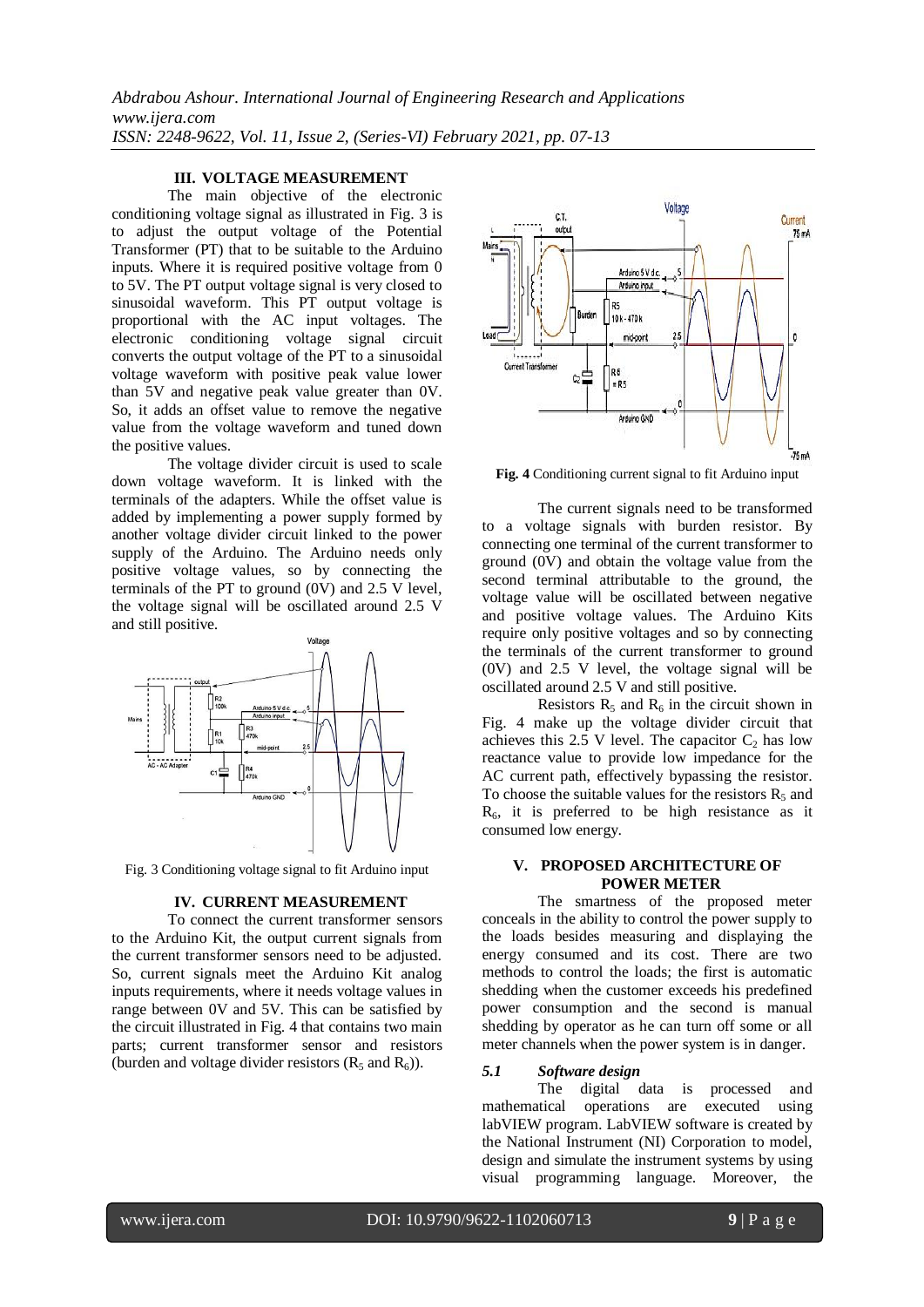LabVIEW could be called Virtual Instrument. Each Virtual Instrument is consisted of three main components, front panel, connection panel and block diagram. The construction of the designed program is illustrated on the block diagram panel. While, the front panel is used to present the designed program results, and the connection panel is used to display the virtual instruments [8]. Some advantages of LabVIEW which are [21]:

- The compact user interface components do not require exactly any programming. The components are placed directly on the front panel then the terminal data appeared on the block diagram.
- There are too many drivers for data acquisition and testing devices.
- Process multi-tasks for data acquisition and control in the same time automatically.

After the data was converted from analogue to digital, the LabVIEW program processes the digital data. Then the currents, voltages, power and consumed energy are presented in the numerical and graphical forms. The instantaneous value of energy is calculated by multiplying the power signal by the time duration of the analogue digital converter.

### *5.2 Hardware design*

In this study, the power supply of the applied microcontroller generates a fixed output voltage of 5V. Then it is used to transform the sensors outputs voltages to reach a value that the Arduino Kit can examine properly. Here is a picture of the Arduino Uno that is used [19].



Fig. 2 Arduino UNO board

The hardware design of the proposed multichannel energy meter is illustrated in Fig. 5. The power meter circuit has voltages and currents sensors. The voltage divider of  $R_1$  and  $R_2$  that exists on the voltage sensor are used to scale down the voltage signals from the PT. After that it is shifted by a value of 2.5V by using the resistors  $R_3$  and  $R_4$ . For the current sensors' circuits, the voltages are

achieved by multiply the secondary current of the current transformer and the burden resistance 15 $\Omega$ . After that, the voltages signals output from the current sensors are offset by  $2.5$  V using  $R_5$  and  $R_6$ .

Therefore, the value of resistors;  $R_3$ ,  $R_4$ ,  $R_5$  and  $R_6$ are determined to be 470 k $\Omega$  as shown in Fig. 5. These resistors have been connected to 5 V power supply of the microcontroller, so that, the currents and voltages output signals have values from 0 to 5 V. Output voltage of 2.5 V refers to zero of current and voltage sensors, while 0 V and 5 V refer to minimum and maximum values, respectively.

The both signals, current and voltage, are ready to be read by the Arduino controller and connected onto the analog pins A0 and A1 respectively. The ON/OFF control of the load is done using a 5V DC relay which is capable of cutting off load up to 10 A [20]. The relay is controlled by signal from the Arduino digital output pins where low output (0V) means load is connected and high output (5V) means load is disconnected. Fig. 6 shows a real image of laboratory experiment of the proposed meter.



**Fig. 5** Hardware combination of the proposed meter

#### **VI. RESULTS AND DISCUSSION**

In this paper, experiments have been executed to measure the power and consumed energy by two lamps with different power rating connected in parallel and each one represents a meter channel. Graphical user interface (GUI) is represented using front panel of the LabVIEW program that show graphs of voltages, currents, power, and consumed energy and show RMS values for voltages and currents, the average power values and the total value of energy consumed as shown in Fig. 7. The run time of the program and the cost of the energy consumed are also displayed. The meter is capable of disconnecting one or both load channels manually by the operator and/or automatic when the power reading exceeds a predefined value.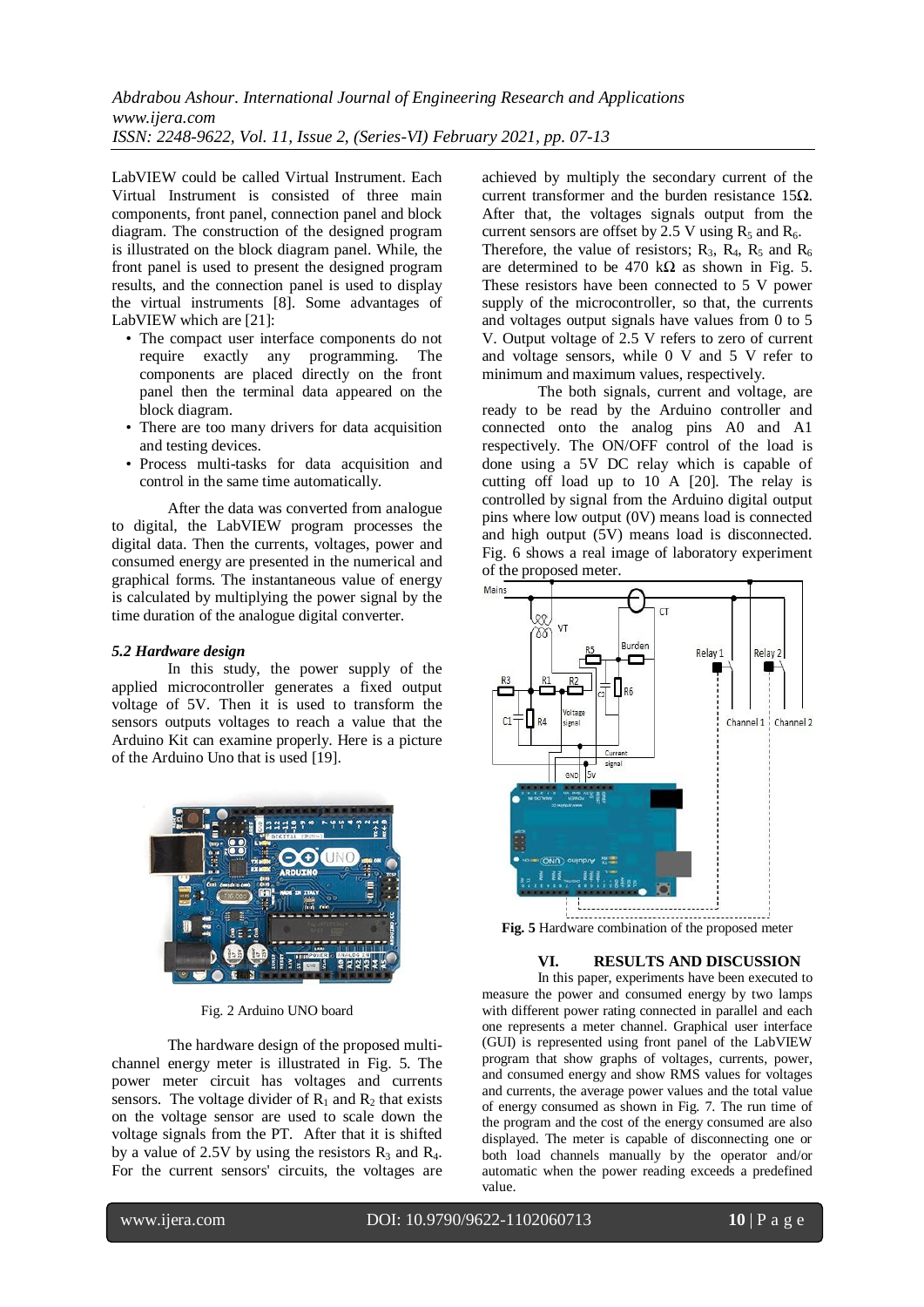*Abdrabou Ashour. International Journal of Engineering Research and Applications www.ijera.com ISSN: 2248-9622, Vol. 11, Issue 2, (Series-VI) February 2021, pp. 07-13*



Fig. 6 Laboratory experiment

The power meters do not provide accurate results for the very low power consumed loads. This is because the limitations of current and voltage measurements settings. Maximum power that can be measured is depended on the maximum values of the measurable voltage and current. This is related to the limitations of the scaling methods of the used microcontroller and the resistors. Using this energy meter, a test is performed by measuring two lamps each one represents a load channel. The measurement results are illustrated in Fig. 7.

If the customer did not respond to the increased tariff by decreasing his consumption, then the proposed meter has two control actions. The first control action is automatic by switching off the nonessential load channel when the total energy consumed exceeds the limit that the meter is designed.

This action acts like as specific load shedding because the customer loads are not completely turned off while the essential loads are still served. Social justice is guaranteed by this action as the energy is not completely turned off in a zone and not the others. Fig. 8 explains the channel automatic power off when the energy exceeds the limit.



Fig. 7 GUI of the proposed meter



Fig. 8 Automatic channel power off when the energy exceeds the limit

Fig. 9 shows the second control action that is manually turning off the non-essential load channels by the operator. The more critical is the power grid, the more channels are turned off. This action makes the operator to act freedom with loads by turning it on or off depending on the power status.

www.ijera.com DOI: 10.9790/9622-1102060713 **11** | P a g e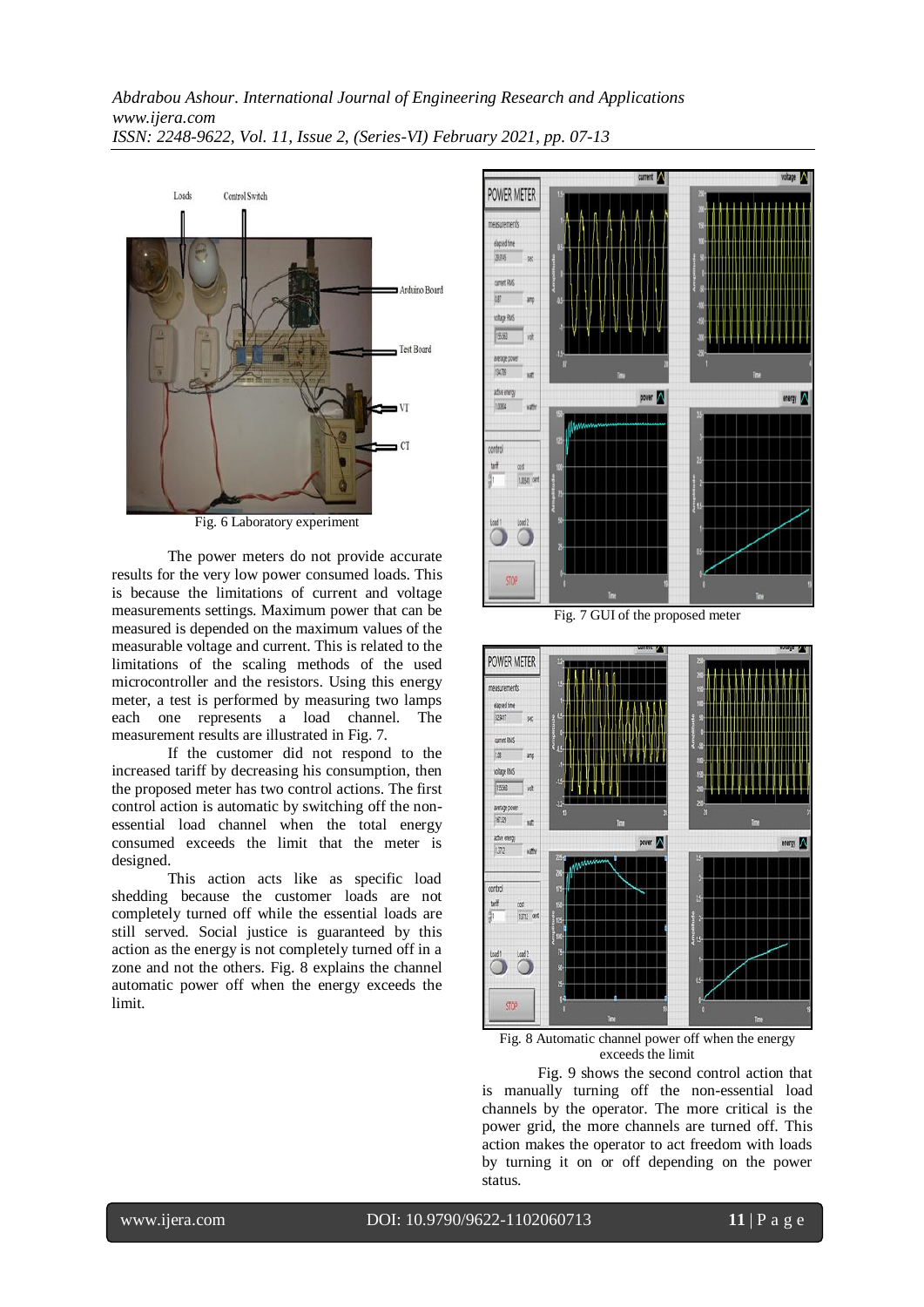*Abdrabou Ashour. International Journal of Engineering Research and Applications www.ijera.com ISSN: 2248-9622, Vol. 11, Issue 2, (Series-VI) February 2021, pp. 07-13*



Fig. 9 Manual power off by operator at emergencies

## **VII.CONCLUSION**

The proposed smart meter has two functions. First function is to measure the voltages, currents, power, and consumed energy and display them in graphs, RMS values and average values. Second it can control the domestic loads by disconnecting meter branches manually by the operator or automatically when consumed power exceeds a predefined value that can help with demand response programs.

The proposed smart meter has the following features:

- 1.Low material cost for the hardware and usage of open-source software that makes this meter is less expensive comparing with other meters.
- 2.Enables the possibility to use it as a source for numerous measurements of data like current, voltage, power and energy.
- 3.Simple design.
- 4.Flexible GUI to make sure the smart meter and its data are useable for several people, especially without a technical background.

#### **REFERENCES**

[1]. S. Bahramirad, "Demand-side participation in power systems", ProQuest, Umi Dissertation Publishing, 1 September 2011.

- [2]. G. Strbac, "Demand side management: Benefits and challenges", *Energy Policy, 36(12),* 2008, 4419-26,.
- [3]. P. Jazayeri, A. Schellenberg, W. Rosehart, J. Doudna, S. Widergren, D. Lawrence, J. Mickey and S. Jones, "A Survey of Load Control Programs for Price and System Stability", *IEEE Transaction Power System, 20(3),* 2005, 1504-1509.
- [4]. A. Abdul Khadar, J. Ahamed Khan, M. S. Nagaraj "Research advancements towards in existing smart metering over smart grid," *International Journal of Advanced Computer Science and Applications, 8(5),* 2017, 84-92.
- [5]. B. Regassa, A. V. Medina, I. M. Gómez, O. Rivera, J. A. Gómez," Upgrading of Traditional Electric Meter into Wireless Electric Meter Using ZigBee Technology," In (eds) IT Revolutions. IT Revolutions 2011. Lecture Notes of the Institute for Computer Sciences, Social Informatics and Telecommunications Engineering, vol. 82, Springer, Berlin, Heidelberg, 2012, 84–94.
- [6]. Smart Metering deployment in the European Union Available: [https://ses.jrc.ec.europa.eu-](https://ses.jrc.ec.europa.eu-/smart-metering-deployment-european-union) [/smart-metering-deployment-european-union](https://ses.jrc.ec.europa.eu-/smart-metering-deployment-european-union) (Accessed on 25/11/2020).
- [7]. Q. Sun, H. Li, Z. Ma, C. Wang, J. Campillo, Q. Zhang, "A comprehensive review of smart energy meters in intelligent energy networks," *IEEE Internet of Things Journal, 3(4),* 2016, 464–79.
- [8]. M. Mahmud, M. Bin Kashem, M. Dewan and M. Upama, "Design and Hardware Implementation of a Digital Wattmeter", *American Journal of Engineering Research, 2(12),* 2013, 244-251.
- [9]. K. Samarakoon, J. Ekanayake and N. Jenkins, "Investigation of Domestic Load Control to Provide Primary Frequency Response Using Smart Meters", *IEEE Transaction on Smart Grid, 3(1)* march 2012.
- [10]. D. Alahakoon, X. Yu, "Smart electricity meter data intelligence for future energy systems: a survey," *IEEE Transaction Industrial Informatics, 12(1),* 2016, 425–36.
- [11]. C. Gu, H. Zhang, Q. Chen, "Design and Implementation of energy data collection system using wireless fidelity (WiFi) module and -current transformer, "*IEEE International Conference on System Science and Engineering (ICSSE),* 2014.
- [12]. L. Li, X. Hu, W. Zhang, "Design of an ARMbased power meter having WIFI wireless communication module," *4 th IEEE Conference on Industrial Electronics and Applications*, 2009, 403–407.